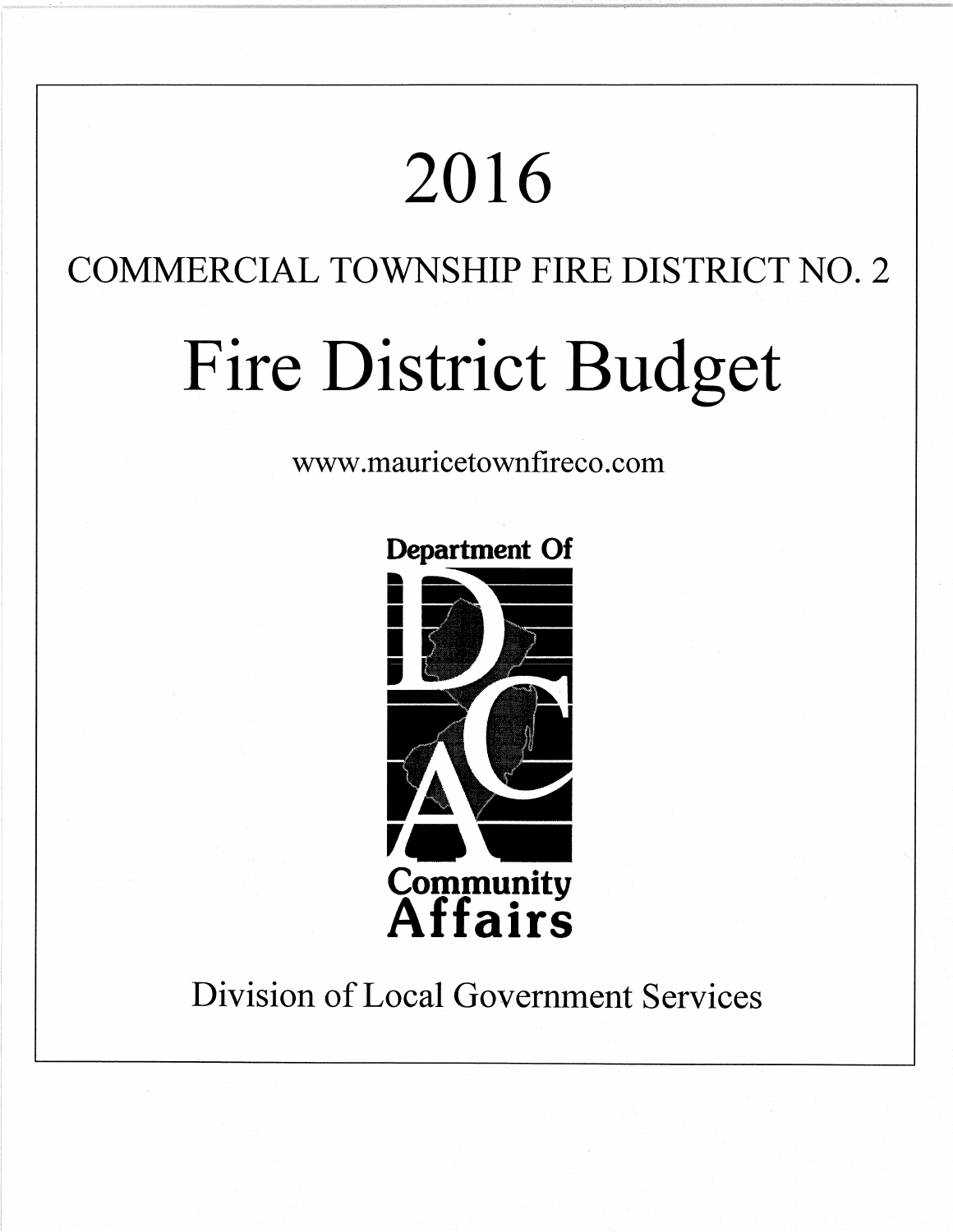### COMMERCIAL TOWNSHIP FIRE DISTRICT #2

## 2016 FIRE DISTRICT BUDGET

#### TRANSMITTAL PACKAGE

Submit all budget related material in one package to: Division of Local Government Services, Bureau of Authority Regulation, I0l South Broad Street, P.O. Box 803, Trenton, NJ 08625-0803. Check the boxes of items that are included in budget. Please do not submit more copies than required.

#### 2016 Fire District Budget Document

| X.                                                         | 2 copies of the entire budget workbook, including Budget Pages, Supplemental Sheets,<br>and Levy Cap Calculation Sheets.                                                      |  |  |
|------------------------------------------------------------|-------------------------------------------------------------------------------------------------------------------------------------------------------------------------------|--|--|
| $\mathbf{x}$                                               | Pages C-2, C-3, and C-4, with signature blocks filled in along with mailing address,<br>phone number, fax number, and e-mail address.                                         |  |  |
| X.                                                         | Resolution of the Fire District Commissioners is attached with<br>properly recorded vote                                                                                      |  |  |
| X                                                          | Proposed hearing date for adoption of Budget reflected in Fire<br><b>District Budget Resolution</b>                                                                           |  |  |
| X                                                          | Fire District Budget Resolution is signed with original hand written signature                                                                                                |  |  |
| X                                                          | Completed Budget Message including a description of capital items budgeted along with<br>payment method indicated, as well as an outline of referendum requests, if necessary |  |  |
| x                                                          | Certification of New Construction/Improvements/Partial Assessments (CNC-3)                                                                                                    |  |  |
| <b>Miscellaneous Revenues and Operating Grant Revenues</b> |                                                                                                                                                                               |  |  |
| x                                                          | Supporting documentation to substantiate all revenues                                                                                                                         |  |  |
| <b>Amount to be Raised by Taxation</b>                     |                                                                                                                                                                               |  |  |
|                                                            | $\mathbf{r}$ 1 $\mathbf{r}$                                                                                                                                                   |  |  |

 $x$  Amount shown on Budget Page F-1 does not exceed the allowable amount on F-10 and equals the amount reflected in the Fire District Budget Resolution for the Proposed Budget and the amount approved by the Director for the Adopted Budget

### Capital Outlays (Budget Page F-5)

 $x$  Supporting documentation reflecting the date of election held and recorded vote on the acquisition of capital assets has been submitted.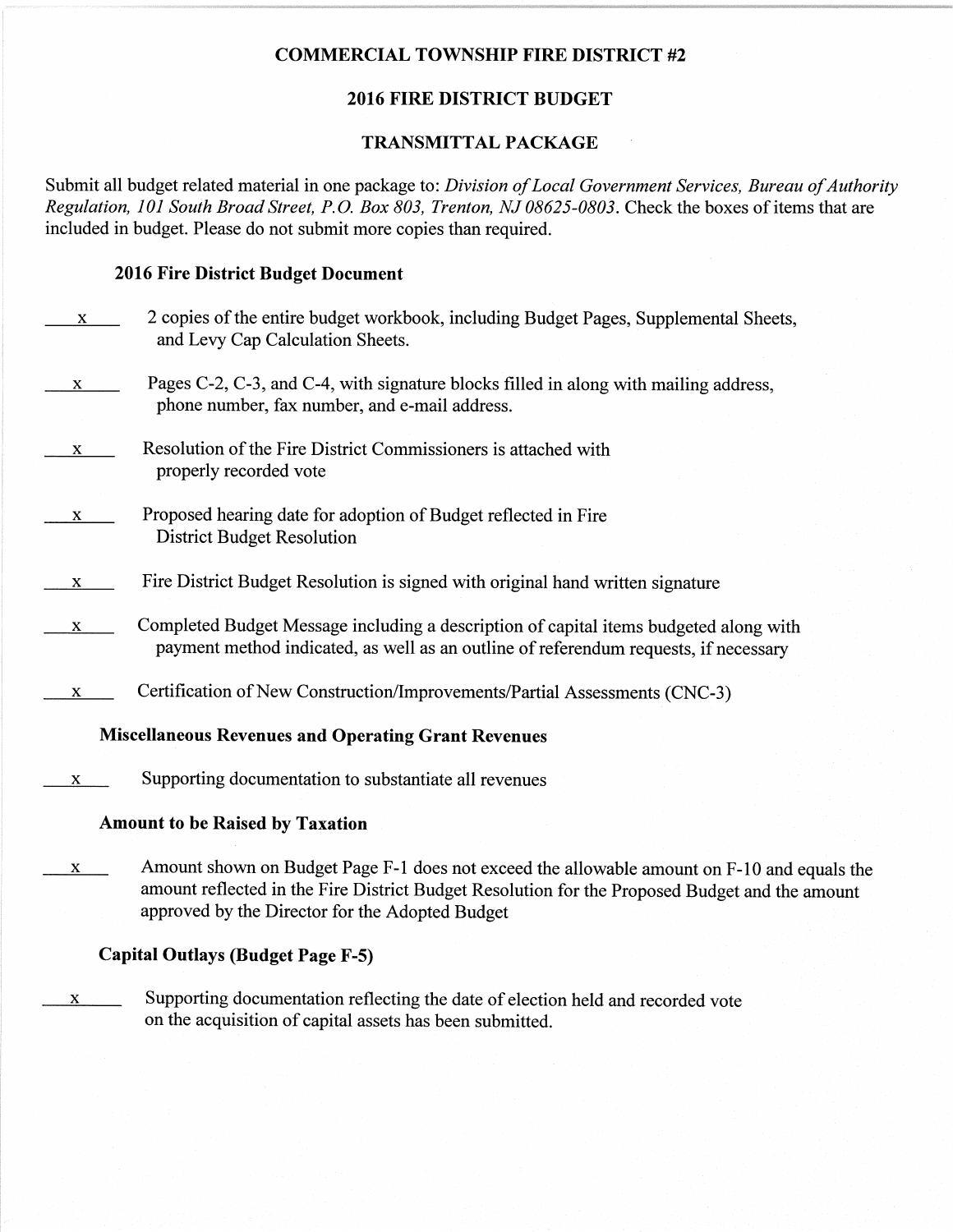#### COMMERCIAL TOWNSHIP FIRE DISTRICT #2

#### 2015 FIRE DISTRICT BUDGET

#### TRANSMITTAL PACKAGE

#### Supplemental Schedules

- $\mathbf{x}$  The beginning Unrestricted and Restricted Fund Balances agree to the December 3I,2014 Fire District Audit Report
- $x = x$  The debt service schedules include the date of voter approval along with the date of findings received from the Local Finance Board

Length of Service Award Program (LOSAP) - If applicable

x Page N-l has been completed

 $x \rightarrow x$  The amount of the contribution is shown on Page F-3

(Official's signature)

Joseph Klaudi (Name)

> **Secretary** (Title)

(856) 558-7345 (85ô 785-1538 (Work Phone Number) (Fax Number)

> 856-558-7345 \_ (Home Phone Number)

Joe.klaudi@big3precision-nj.com (E-mail)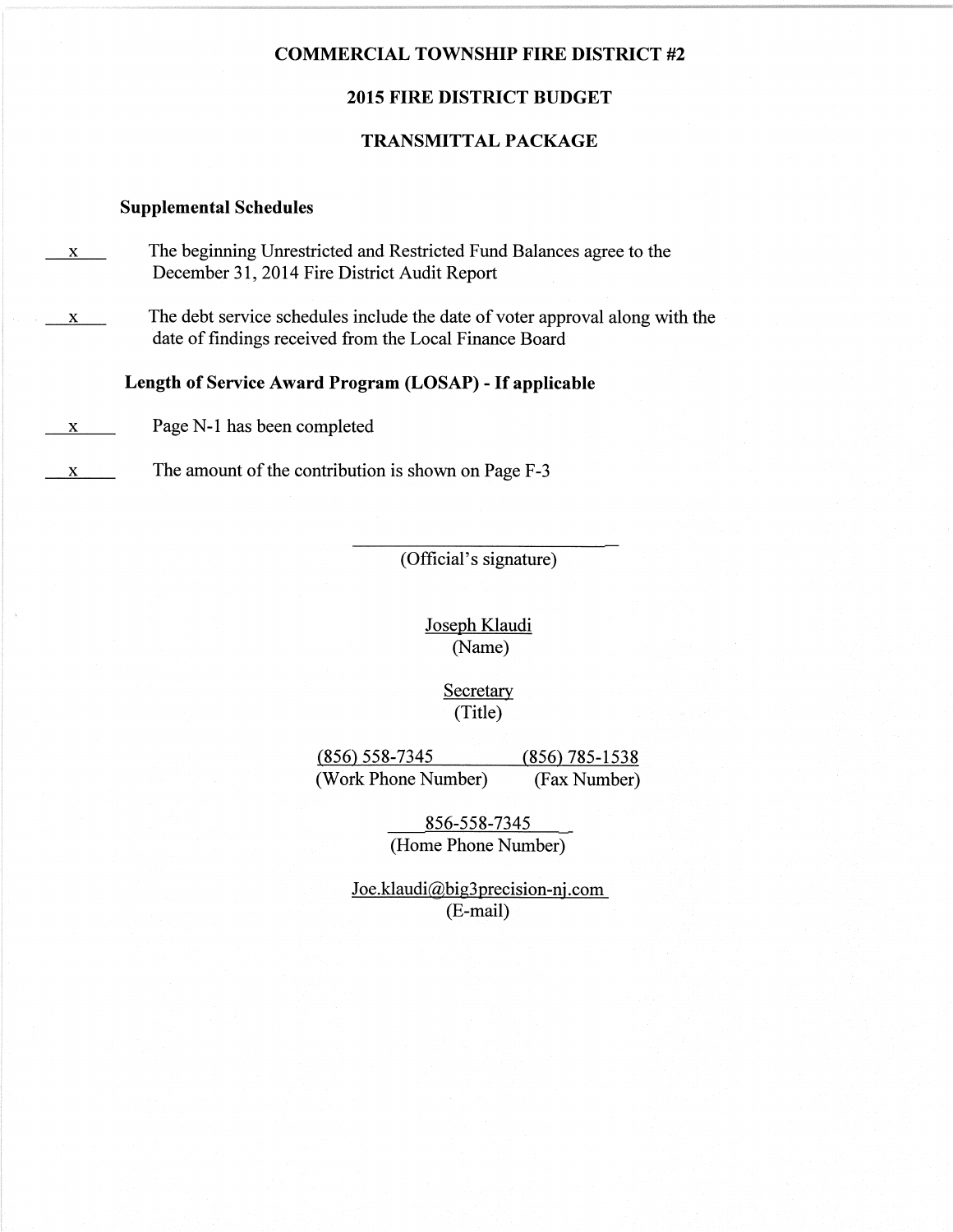## 2016 FIRE DISTRICT BUDGET

## Certification Section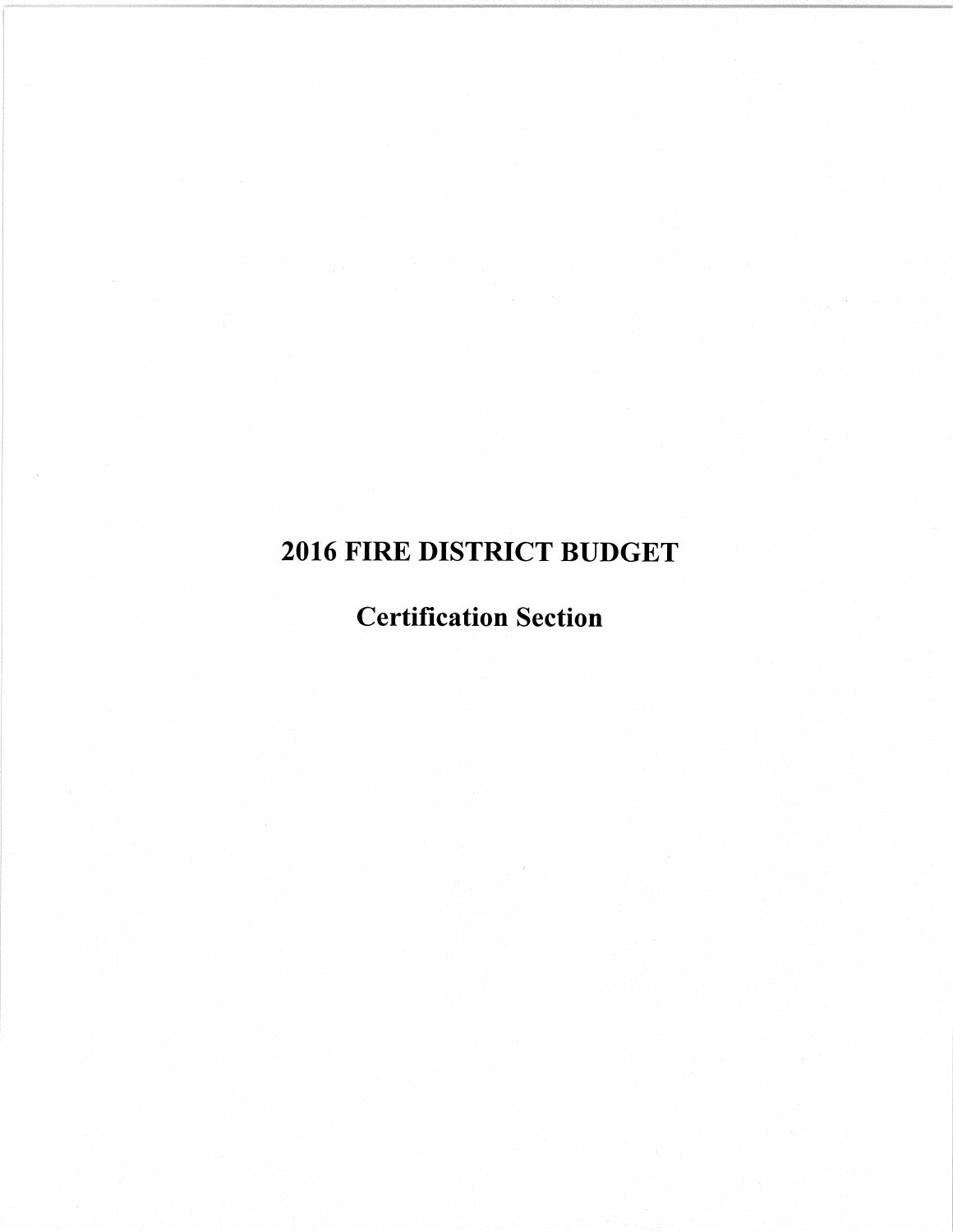## **COMMERCIAL TOWNSHIP**

## FIRE DISTRICT NO. 2 BUDGET

#### FISCAL YEAR: From January 1, 2016 to December 31, 2016

#### **For Division Use Only**

## **CERTIFICATION OF APPROVED BUDGET**

It is hereby certified that the approved Budget made a part hereof complies with the requirements of law and the rules and regulations of the Local Finance Board, and approval is given pursuant to N.J.S. 40A: 5A-11.

> **State of New Jersey Department of Community Affairs Director of the Division of Local Government Services**

### **CERTIFICATION OF ADOPTED BUDGET**

It is hereby certified that the adopted Budget made a part hereof has been compared with the approved Budget previously certified by the Division, and any amendments made thereto. This adopted Budget is certified with respect to such amendments and comparisons only.

> **State of New Jersey Department of Community Affairs** Director of the Division of Local Government Services

 $By$  Date Date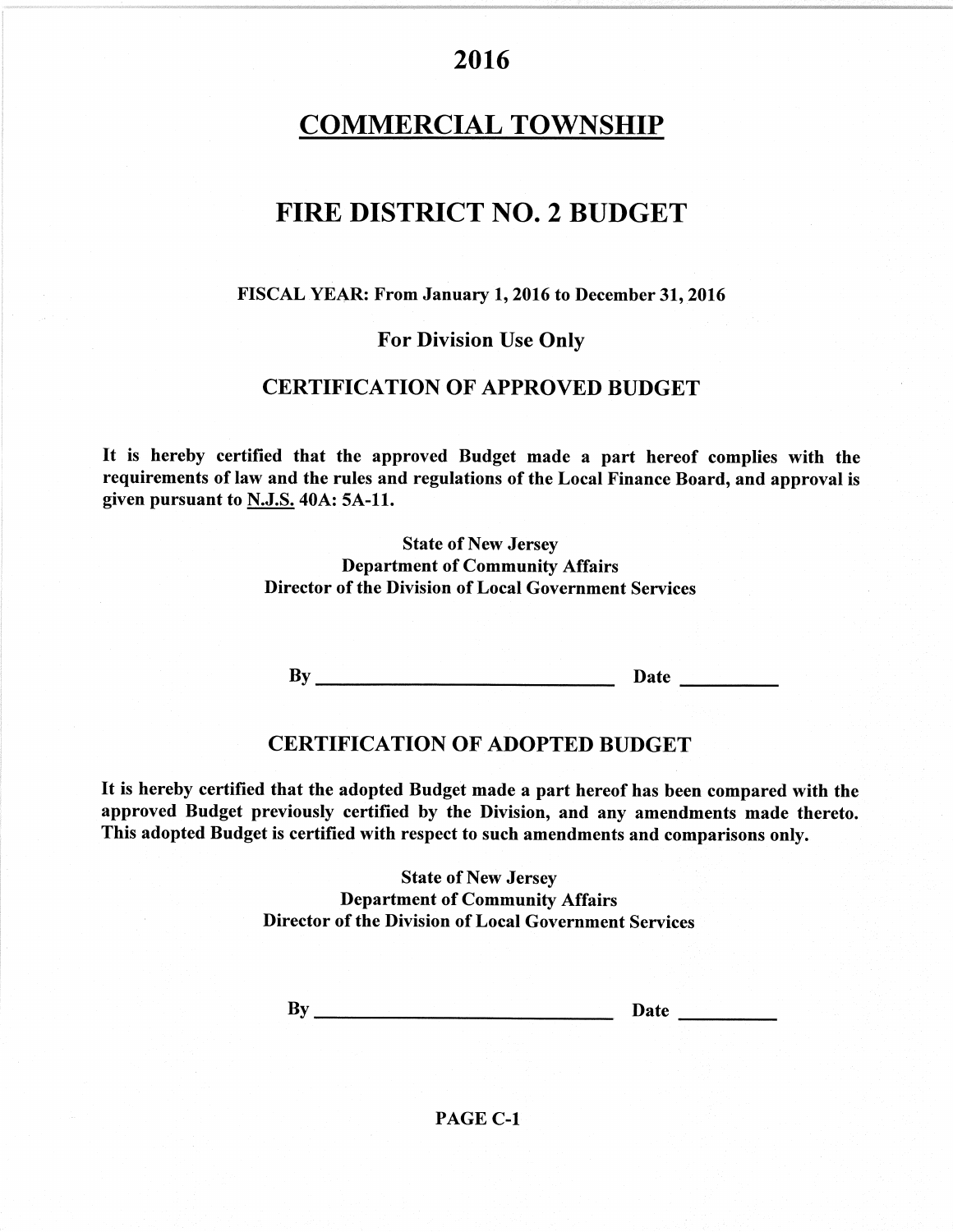## PREPARER'S CERTIFICATION

## 2016

## **COMMERCIAL TOWNSHIP**

## FIRE DISTRICT NO.2 BUDGET

#### FISCAL YEAR: From January 1, 2016 to December 31, 2016

It is hereby certified that the COMMERCIAL Fire District No. 2 Budget, including both the Annual Budget and the Supplemental Schedules appended hereto, represents the Board of Commissioner's resolve with respect to statute in that; all estimates of revenues, including the amount to be raised by taxation to support the district budget, are reasonable, accurate and correctly stated, all items of appropriation are properly set forth and in itemization, form and content, the budget will permit the exercise of the comptroller function within COMMERCIAL Fire District No. 2.

It is further certified that all proposed budgeted amounts and totals are correct. Also I, hereby, provide reasonable assurance that all assertions contained herein are accurate and all Supplemental Schedules required are completed and attached.

(Preparer's signature)

Nightlineer. Colavita. & Volpa. P.A.

991 S. Blackhorse Pike

Williamstown, New Jersey 08094

(856) 629-1040. ext I l8

 $(856)$  728-2245 (Fax)

ray@colavita.net (E-mail)

#### PAGE C.2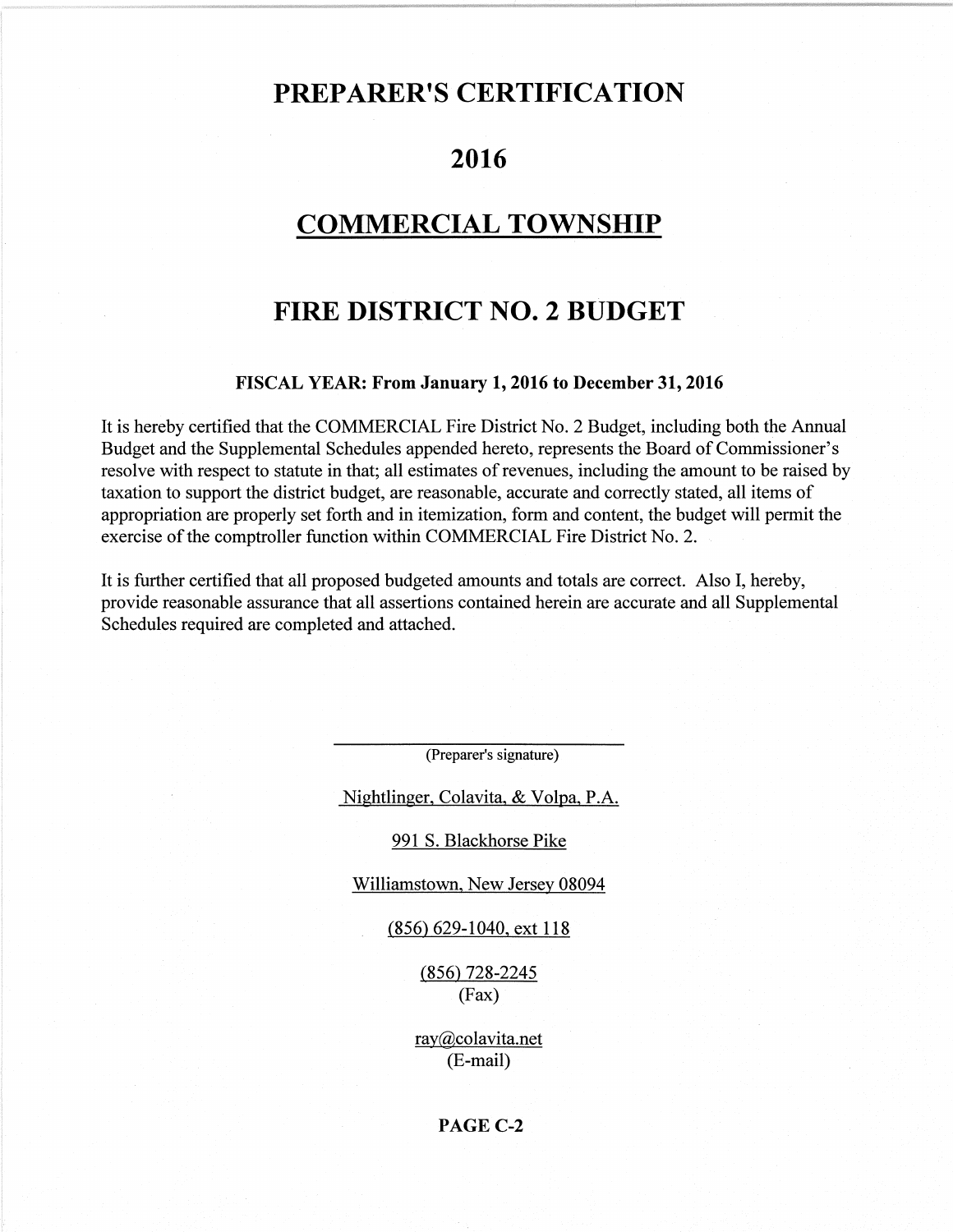## PREPARER'S CERTIFICATION OTHER ASSETS

## 2016

## COMMERCTAL TOWNSHIP

## FIRE DISTRICT NO.2 BUDGET

#### FISCAL YEAR: From January 1, 2016 to December 31, 2016

It is hereby certified that operating appropriations as reported in this annual budget, included on Supplemental Schedule Page F-3, for the acquisition of Other Assets not included, as Capital Outlays are Non-Bondable Assets. The Board of Commissioners has determined that the aforementioned Other Asset appropriation(s) do not meet the criteria for bonding pursuant to the Local Bond Law (N.J.S.A.40A: 2-1 et. seq.) and more specifically, as it pertains to the expected useful life of the asset, pursuant to N.J.S.A. 40A: 2-21.

It is further certified that the Other Asset appropriation(s) as reported above herein have been determined not to be Capital Assets pursuant to N.J.S.A. 40A: 14-84 and 40A: 14-85. Therefore the election has been made to treat such Other Assets as Operating Appropriations: Current Operating Expenses, pursuant to N.J.S.A. 40A: 14-78.6.

(Preparer's signature)

Nightlinger, Colavita, & Volpa, P.A.

#### 991 S. Blackhorse Pike

Williamstown. New Jersey 08094

(85ô 629-1040. extl <sup>18</sup>

 $(856)$  728-2245 (Fax)

ray@colavita.net (E-mail)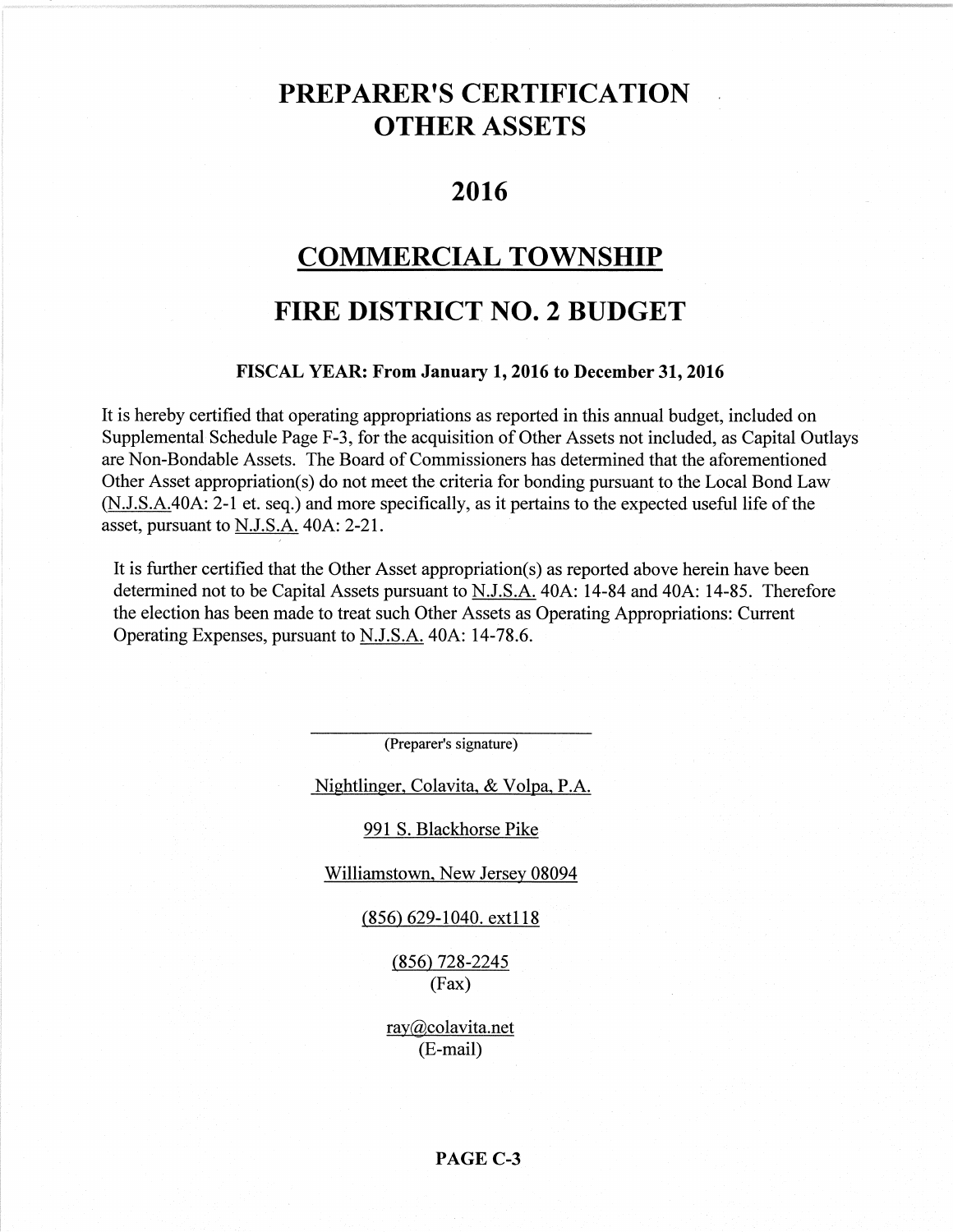## APPROVAL CERTIFICATION

## 2016

## COMMERCIAL TOWNSHIP

## FIRE DISTRICT NO.2 BUDGET

#### FISCAL YEAR: From January 1,2016 to December3l,2016

It is hereby certified that the Fire District No. 2 Budget, including Supplemental Schedules appended hereto, are a true copy of the Annual Budget approved by resolution by the Board of Commissioners of the COMMERCIAL Township Fire District No. 2, at an open public meeting, held pursuant to N.J.A.C. 5:31-2.4, on the 2nd day of November, 2015.

It is further certified that the recorded vote appearing in the resolution represents a not less than <sup>a</sup> majority of the full membership of the Board of Commissioners thereof.

(Secretary's signature)

Joseph Klaudi

COMMERCIAL Twp. Fire District No. 2

P.O. Box 45

Mauricetown. NJ 08329

(8s6)78s-1122

(8s6) 78s-0129 (Fax number)

Joe.klaudi@big3precision-nj.com (E-mail)